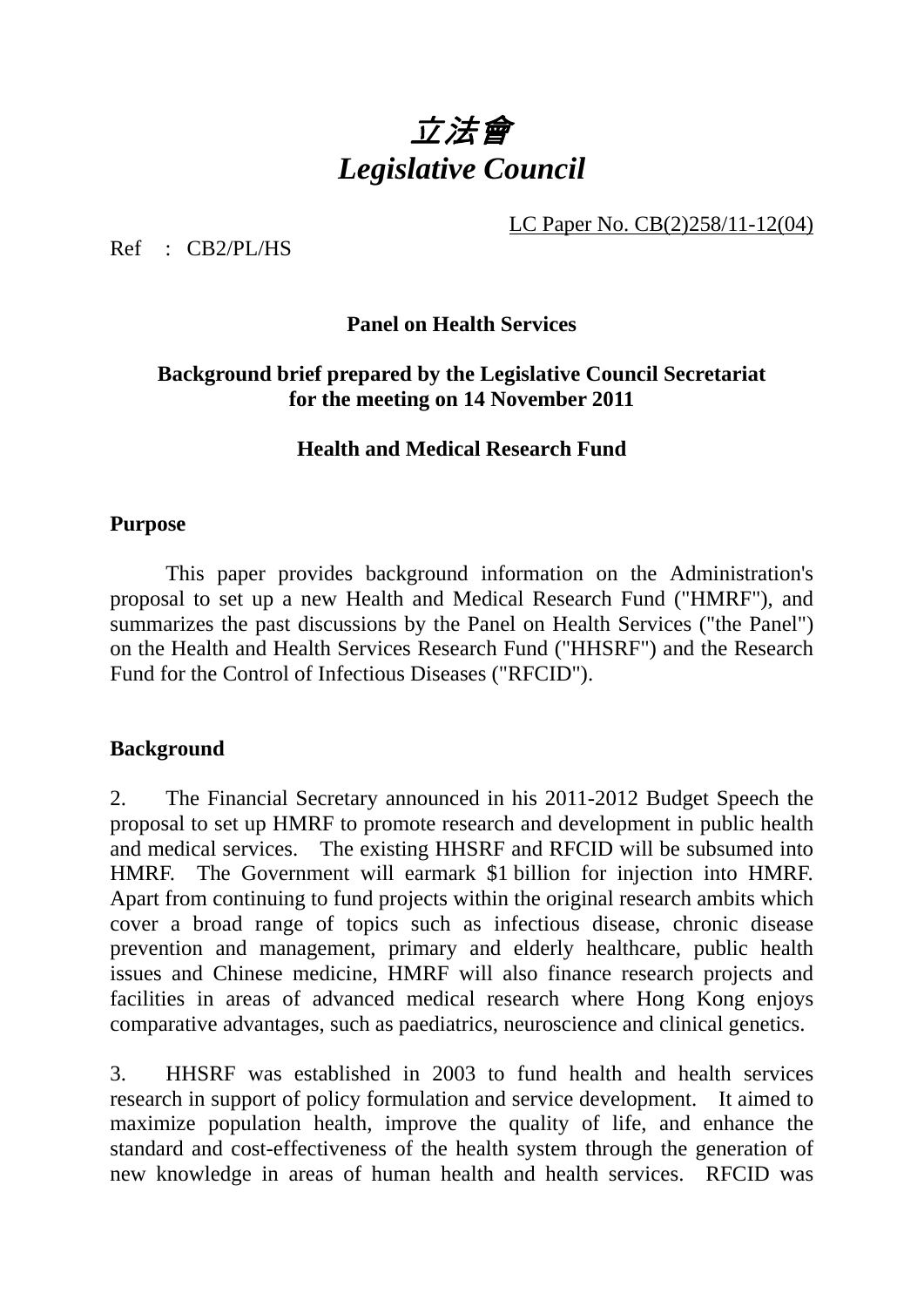established after the outbreak of Severe Acute Respiratory Syndrome ("SARS") in 2003 to encourage, facilitate and support research on the prevention, treatment and control of infectious diseases, such as SARS and avian influenza ("H5N1").

4. Both HHSRF and RFCID are governed by the Research Council under the Food and Health Bureau ("FHB"). Chaired by the Secretary of Food and Health ("SFH"), the Research Council comprises representatives from public institutes, academia and the private healthcare sector. The Research Council is supported by a secretariat and two working committees, namely, the Grant Review Board and the Referee Panel. The Grant Review Board acts as the scientific advisor to the Research Council, sets guidelines and procedures for grant applications and establishes an independent system for the two-tier peer review of applications. The Referee Panel provides critical appraisal of grant applications and reports.

5. Since 2003, a total of 1 815 grant applications for individual research projects have been submitted to HHSRF and RFCID, of which 495 projects worth \$311.41 million have been supported. Additional research worth \$191.38 million has been directly commissioned to address specific research needs, fill gaps in scientific knowledge and respond to public health needs and threats identified by FHB.

## **Past discussions**

6. The Panel held three meetings between January 2005 and December 2009 to discuss the Administration's proposals to increase the approved commitment for HHSRF; and one meeting in July 2003 to discuss the establishment of RFCID. The deliberations and concerns of members are summarized below.

## Assessment criteria

7. Concern was raised on the assessment criteria adopted for granting approval to applications for HHSRF and RFCID. Members were advised that eligible research applications had to undergo a stringent two-tier peer review process, to be performed by the Referee Panel and the Grant Review Board respectively, to ensure funded projects were of appropriate scientific design and high scientific merits. The assessment was based on the scientific merits of the research projects, such as originality, significance of the research questions, quality of scientific content, credibility of design and methods and applicability to local context. Other objective assessment criteria including research ethics, justification for budget, and track record of grant applicant would also be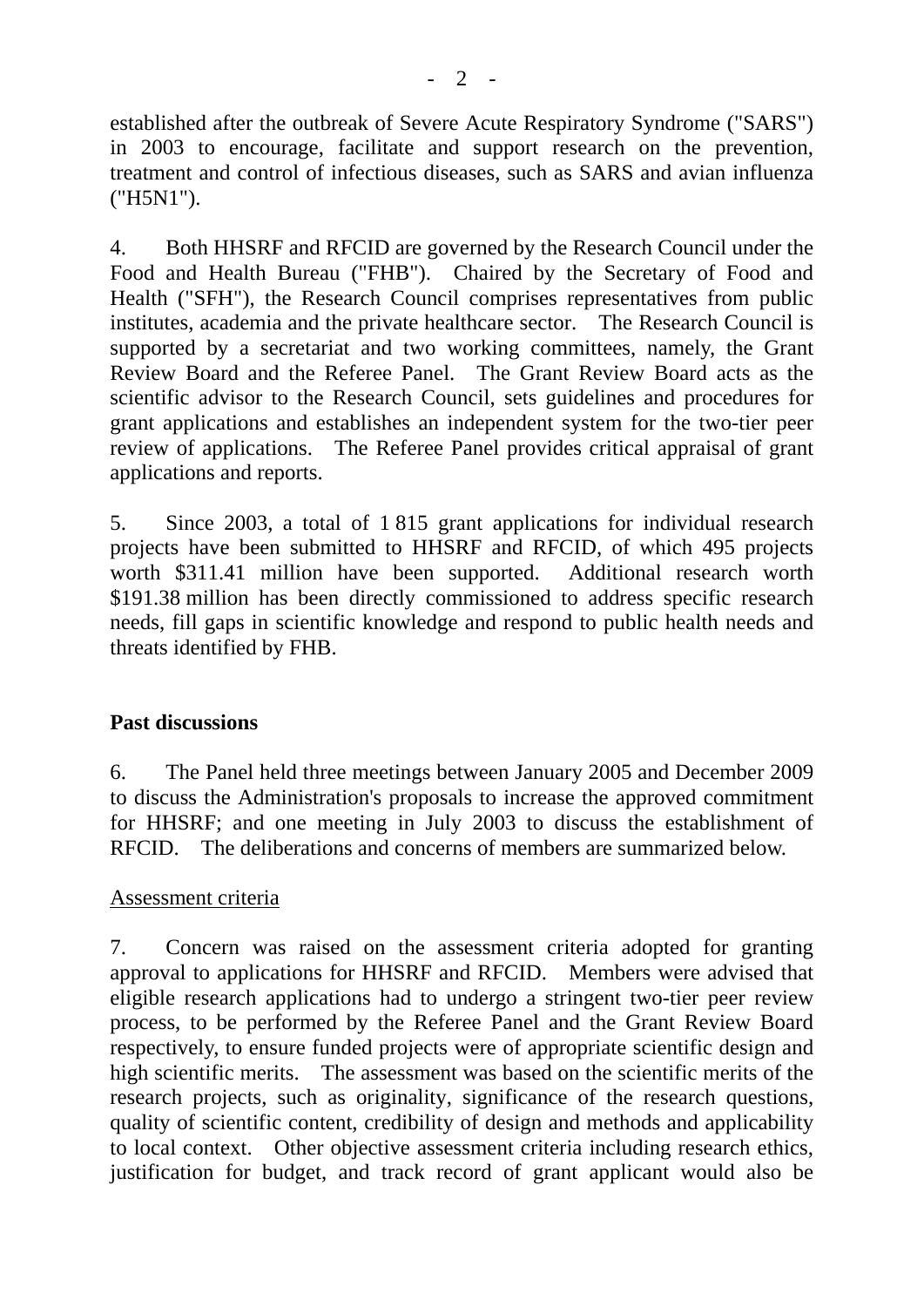considered. The Grand Review Board would make funding recommendations for consideration and endorsement by the Research Council.

8. Given the stringent criteria for vetting, members expressed concern on the difficulties encountered by public hospital doctors, particularly frontline doctors, who had to hold down a full-time job to successfully obtain funding from HHSRF. Members sought information as to whether consideration could be given to allowing public doctors to cutback their clinical duties if they successfully obtained grant under HHSRF.

9. According to the Administration, public hospital doctors and medical interns had been successful in obtaining grant from HHSRF in the past. The Clinical Fellowship Scheme operated by the Research Grant Council of the University Grants Committee also enabled young clinicians to devote themselves to a period of up to three years in clinical research at the two sponsoring universities, i.e. the University of Hong Kong or the Chinese University of Hong Kong.

## Ambit of HHSRF

10. Whilst expressing support for HHSRF, some members requested the Administration to consider according priority to projects targeted at screening services for mental health, chronic diseases, and infectious diseases such as hepatitis B. The Administration advised that although three thematic priorities, namely, public health, health services and Chinese medicine, had been developed by the Research Council to guide the direction of research and decisions on fund allocation, all worthy proposals would be supported even if the focus of the projects was outside the scope of the thematic priorities.

## **Recent developments**

11. According to the Administration's replies to Members' initial written questions during the examination of Estimates of Expenditure 2011-2012, HMRF will fund health and medical research projects and research infrastructure in a more comprehensive and coordinated manner. Its vetting and funding mechanism will be modelled upon the established mechanism of existing funds with appropriate adjustment to cater for the broadened scope of HMRF, as well as appropriate increase in grant ceilings to support more new research projects. The proposed injection of \$1 billion is expected to fund research projects and infrastructure over the next five years or more.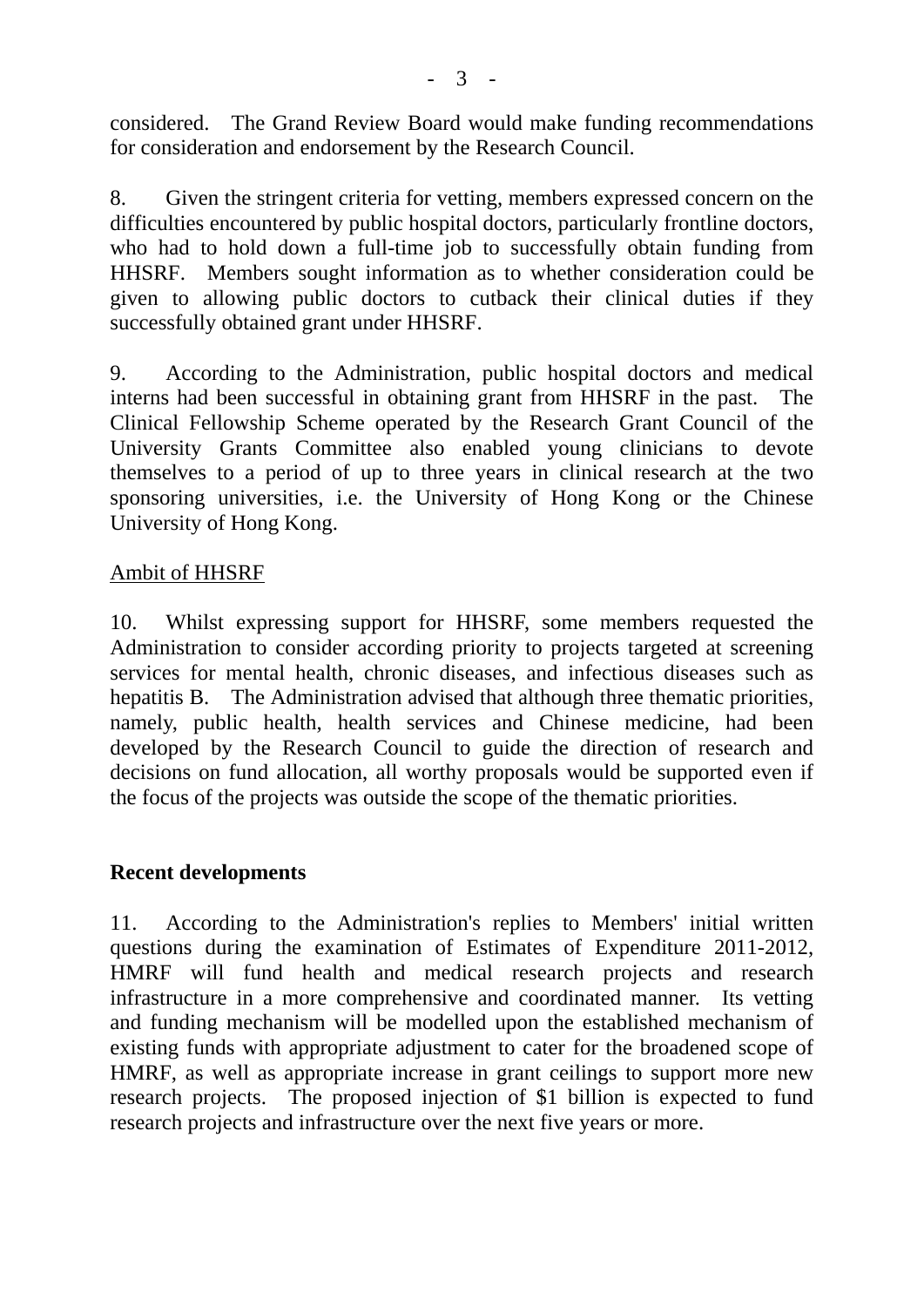## **Relevant papers**

12. A list of the relevant papers on the Legislative Council website is in the **Appendix**.

Council Business Division 2 Legislative Council Secretariat 8 November 2011